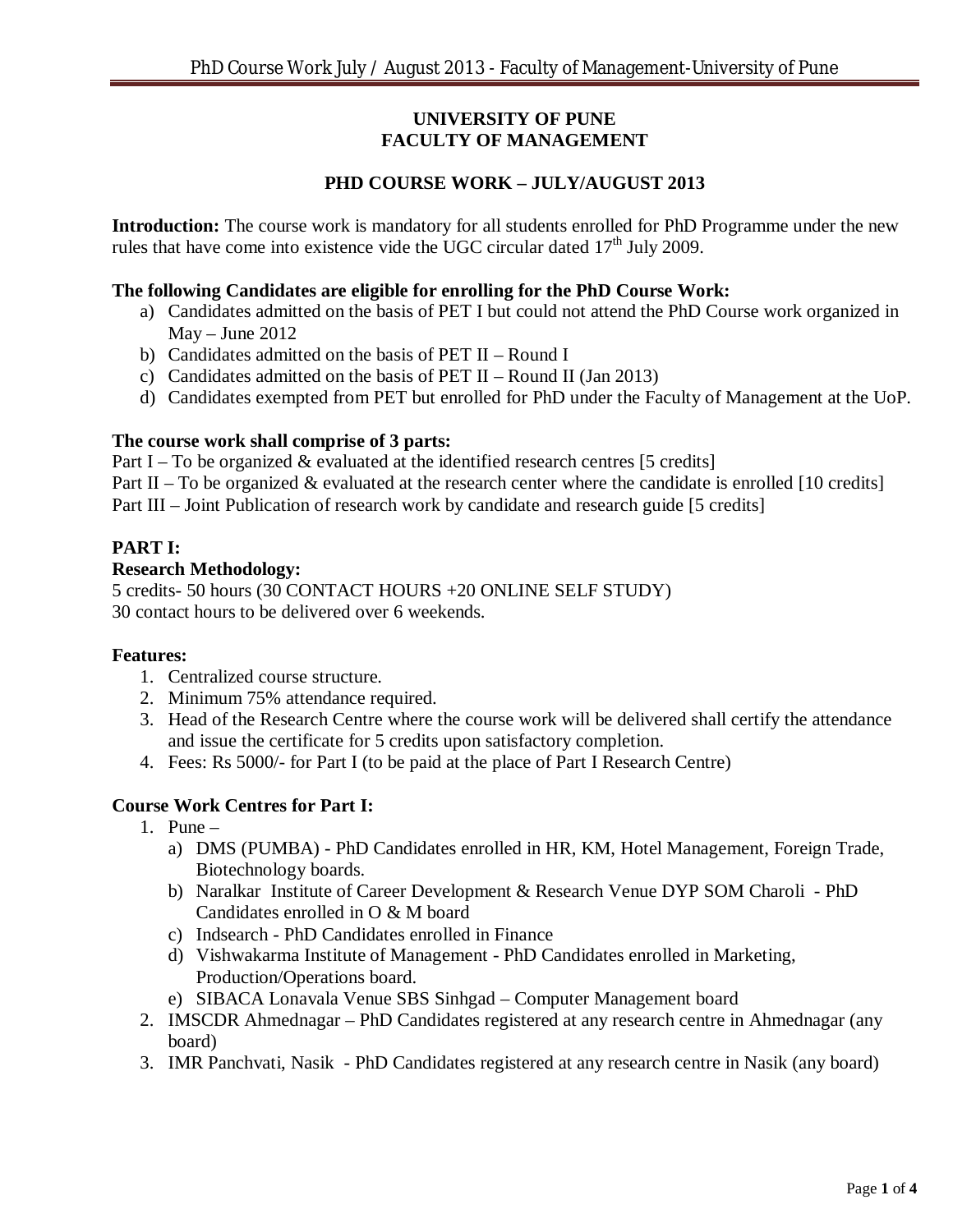### **Registration Dates for Course Work Part I:**

I] All candidates who wish to pursue their course work in Pune should submit the registration form at PUMBA between  $5<sup>th</sup>$  June to  $20<sup>th</sup>$  June 2013 in the prescribed format. All the forms for different subjects will be collected by the respective course work centres (from Pune) on Monday  $24<sup>th</sup>$  June 2013. Course Work Fees for Part I, Rs 5000/- to be paid by the candidates at the respective course work centres.

II] All candidates who wish to pursue their course work in Ahmednagar should submit the registration form at IMSCDR Ahmednagar between  $5<sup>th</sup>$  June to  $20<sup>th</sup>$  June 2013 in the prescribed format. Such candidates will pay their Course Work Fees for Part I, Rs 5000/- at IMSCDR Ahmednagar.

III] All candidates who wish to pursue their course work in Nasik should submit the registration form at IMR Nasik between  $5<sup>th</sup>$  June to  $20<sup>th</sup>$  June 2013 in the prescribed format. Such candidates will pay their Course Work Fees for Part I , Rs 5000/- at IMR Panchvati, Nasik.

### **Course Work Dates for Course Work Part I**:

- 1. Course work shall be conducted in the months of July / August 2013.
- 2. Detailed programme shall be announced by the respective course work centres.

### **Details of Course Work Part I:** Refer Annexure I

#### **Registration Proforma for Course Work Part I:** Refer Annexure II

#### **PART II:10 Credits, subject specific course work.**

#### **Features:**

- 1. Decentralized at the respective Research Centre (where the candidate is enrolled).
- 2. Student specific evaluation to be done a committee of 3 members (comprising of concerned research guide (Chairman) and 2 other research guides (as members) appointed by the Research Centre Head)**.**

#### **Break Up of 10 Credits:**

- a) 5 credits Literature review and Secondary Data Analysis.
- b) 5 credits ONE Joint Publication by the candidate and the research guide on the research topic at a national / international conference/ publication in ISSN journal. The candidate has to submit copy of the published research paper, at the Research Centre (where the candidate is enrolled).

# **PART III: 5 credits**

5 credits for pilot survey presentation and ONE Joint Publication by the candidate and the research guide on the research topic at a national / international conference/ publication in ISSN journal. The candidate has to submit a copy of the published research paper, at the Research Centre (where the candidate is enrolled).

Fees for Part II and Part III: To be paid at the place where candidate is registered for PhD.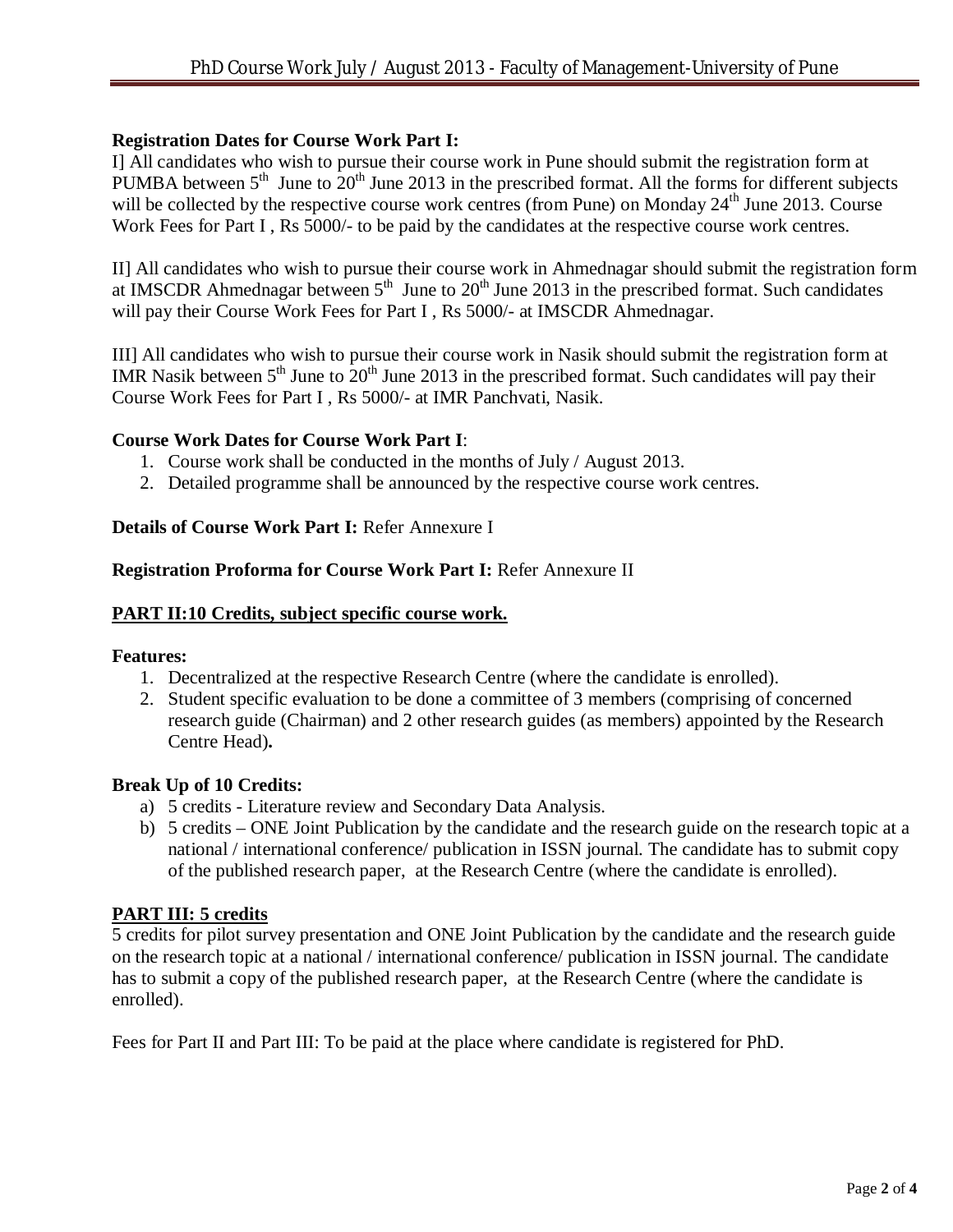# **Annexure I**

| Sr.No.         | meents of Filip Coulse Work<br>$1$ ult $1$<br><b>Content</b>                                                           | $\sim$ $\sim$ $\sim$ $\sim$ $\sim$<br>Approximate<br><b>Clock Hours</b><br>(Classroom) | <b>Approximate</b><br><b>Clock Hours</b><br>(Online) |
|----------------|------------------------------------------------------------------------------------------------------------------------|----------------------------------------------------------------------------------------|------------------------------------------------------|
| 1              | Introductory session on research approach to PhD                                                                       | 1                                                                                      | 1                                                    |
| $\overline{2}$ | Converting the research idea into a researchable topic (theoretical<br>domain)                                         | 1                                                                                      |                                                      |
| 3              | Evaluating the pros and cons of the potential research domain<br>(application domain)                                  | $\mathbf{0}$                                                                           | 1                                                    |
| 4              | Research paradigms - Positivist & Interpretivist Approach                                                              | $\Omega$                                                                               | 1                                                    |
| 5              | Research Design – Exploratory                                                                                          | 1.0                                                                                    | 0.5                                                  |
| 6              | Research Design - Descriptive                                                                                          | 1.0                                                                                    | 0.5                                                  |
| 7              | Research Design - Case study                                                                                           | 1                                                                                      |                                                      |
| 8              | Qualitative Research Approach                                                                                          | 1                                                                                      | 1                                                    |
| 9              | Ethnography, Grounded Theory, In-depth Interviews, Observations,<br>Focus Groups, etc.                                 | 1                                                                                      |                                                      |
| 10             | Sampling, Reliability & Validity in Qualitative Research                                                               | 1                                                                                      |                                                      |
| 11             | Literature review - role and importance                                                                                | 1                                                                                      | 1                                                    |
| 12             | Literature review - sources, methods, etc.                                                                             | $\overline{0}$                                                                         | 1                                                    |
| 13             | Literature review - Referencing styles - APA, MLA, Cambridge,<br>Harvard, etc.<br>Software Tools for Literature Review | $\Omega$                                                                               | 1                                                    |
| 14             | The initial stages of writing - use of appropriate language                                                            | $\mathbf{0}$                                                                           |                                                      |
| 15             | Research area - Formulating the Research question, Research<br>problem, Research hypothesis                            | 2                                                                                      |                                                      |
| 16             | Defining the scope of study                                                                                            | $\mathbf{0}$                                                                           | 1                                                    |
| 17             | Sampling for quantitative research approaches - sampling methods<br>and sample size determination                      | $\overline{2}$                                                                         |                                                      |
| 18             | Identifying variables, Levels of variable measurement, types of<br>variables                                           | 1                                                                                      |                                                      |
| 19             | Issues in measurement - reliability and validity of measures                                                           | 1                                                                                      |                                                      |
| 20             | Designing the data collection instrument                                                                               | 1                                                                                      | $\mathfrak{2}$                                       |
| 21             | Importance of pilot study - testing theoretical concepts and testing<br>the instrument                                 | 1                                                                                      |                                                      |
| 22             | Fundamentals of statistics                                                                                             | 1                                                                                      |                                                      |
| 23             | Uni-variate analysis - Use of appropriate statistical measures                                                         | 1                                                                                      |                                                      |
| 24             | Bi-variate analysis – Use of appropriate statistical measures                                                          | 1                                                                                      | 1                                                    |
| 25             | Multi-variate analysis – Use of appropriate statistical measures                                                       | $\overline{4}$                                                                         | $\overline{3}$                                       |
| 26             | Non-parametric tests - Use of appropriate statistical measures                                                         | $\overline{2}$                                                                         |                                                      |
| 27             | Hypothesis testing - Use of appropriate statistical measures                                                           | 3                                                                                      |                                                      |
| 28             | Writing the thesis - synopsis                                                                                          | 1                                                                                      | 1                                                    |
|                | <b>TOTAL</b>                                                                                                           | 30                                                                                     | 20                                                   |

# **Contents of PhD Course Work - Part I [ 5 Credits]**